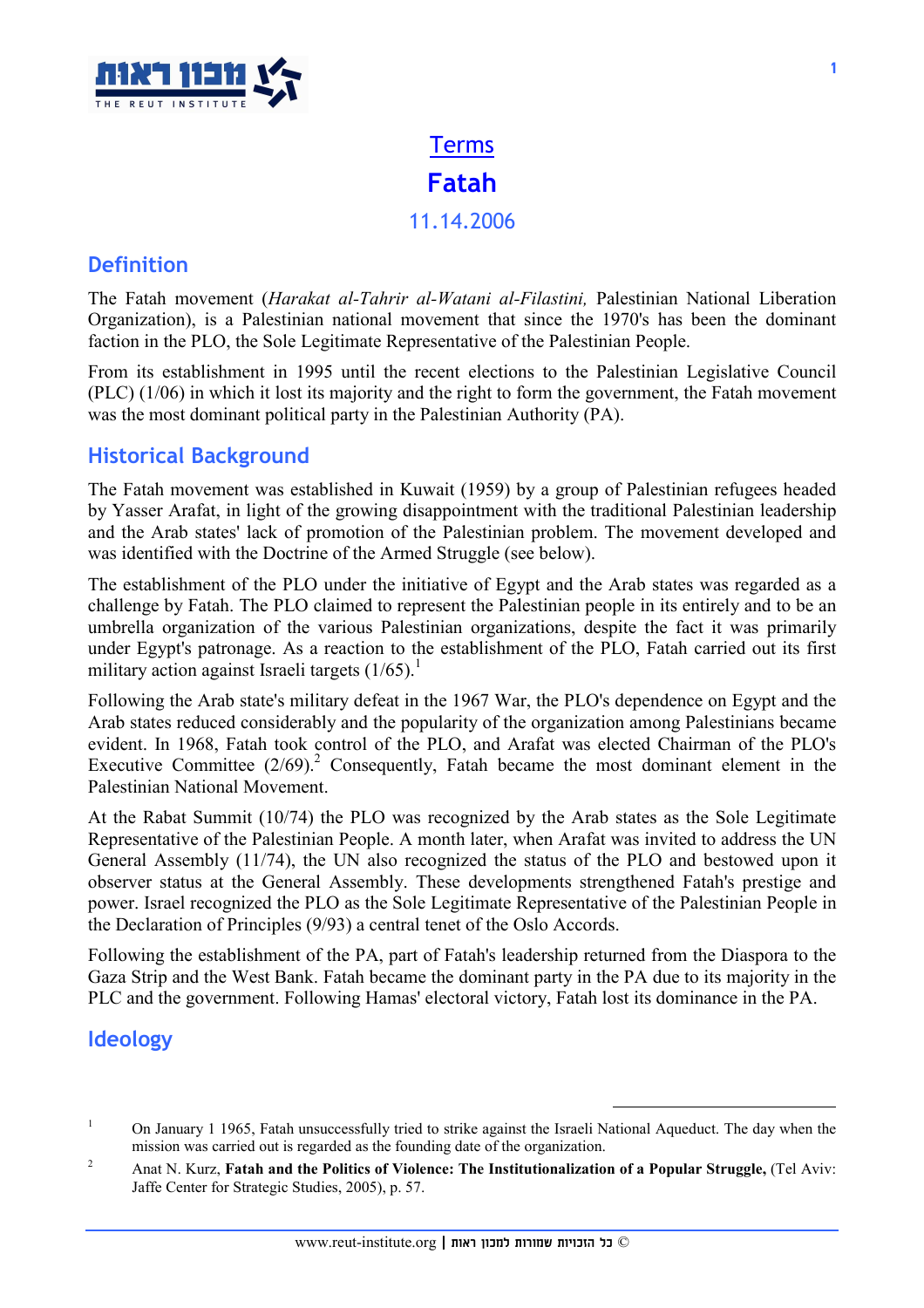

Since Fatah gained control of the PLO, its principles and philosophy became identified with those of the PLO and the Palestinian National Movement.

Fatah developed the Doctrine of the Armed Struggle (see also Ethos of Struggle), which was incorporated into the Palestinian National Charter of the PLO (amended in 1968). According to the Charter, Mandatory Palestine in its entirely is to be liberated and the State of Israel is to be wiped out; no recognition of Israel nor the Jewish right to self-determination in mandatory Palestine is acceptable; the armed struggle is the only strategy to liberate Palestine.

The "Phased Plan" (6/74) of the PLO maintained that the organization would govern all parts of Palestine that would become liberated, with the aim of continuing the armed struggle against Israel. Some interpreted this statement as proof that the organization was willing to consider territorial compromise because it realized that destroying Israel was unfeasible.

In the declaration of Palestinian independence (Algiers, 11/88), which was based on UN General Assembly Resolution 181 and mentioned resolution 242 (see UN Resolutions 242 and 338) the organization accepted the principle of the two-state-solution.

The PLO recognized Israel's right to exist and renounced the use of terrorism in the Declaration of Principles (9/93). As the dominant body in the PLO, Fatah personel were the ones to carry out all the relations with Israel that were to take place in the framework of the Oslo Process.

#### The Institutions of the Movement

- Central Committee the executive branch of Fatah. It is practically the highest decision- $\blacksquare$ making body, though in principle it is subordinate to the General Committee.
- General Committee the "parliament" of Fatah and allegedly the highest authority of the movement. The committee is supposed to appoint the members of all the other official institutions. It is composed of approximately 300-500 members, although over a thousand members participated in its last summit ('89).
- Revolutionary Council the movement's intermediate body, a kind of reduced parliament or extended executive branch, placed under the General Committee and above the Central Committee; it is composed of about 75 members that were either elected by the General Committee or appointed by Arafat and his confidents.<sup>3</sup>

Since Arafat's death, the secretary-general of Fatah is no longer the Chairman of the PLO and the PA. Farouk Kadoumi (one of the founders of the movement, and the head of the political department of the PLO) was appointed secretary-general of Fatah following Arafat's death. On the other hand, Abu Mazen, who serves as Chairman of the PLO and PA, has been recently appointed the "supreme commander" of the movement, a position that was previously held by Arafat.<sup>4</sup> It is uncertain whether the "supreme commander' or the Secretary General enjoys greater powers and authority.

## Fatah's Internal Struggles and Divisions

Since the beginning of the Palestinian Intifada (10/00) the power-struggles inside the Fatah movement have sharpened. There are two main power-struggles: (1) between the "Old Guard" led

 $\overline{a}$ 

<sup>3</sup> Guy Bechor, Lexicon of the PLO, (Tel Aviv: the Ministry of Defense, 1991), p. 281 (in Hebrew).

<sup>4</sup> On Kadoumi's appointment as secretary-general see: Hess, Haaretz, 11/11/04 (in Hebrew). Abu Mazen was appointed Chairman of the PLO's Executive Committee immediately following Arafat's death (11/04) and Chairman of the PA during the special elections that were held in the Palestinian territories (1/9/05). Regarding Abu Mazen's appointment to "supreme commander" see Issacharoff, Haaretz, 11/13/06 (in Hebrew).